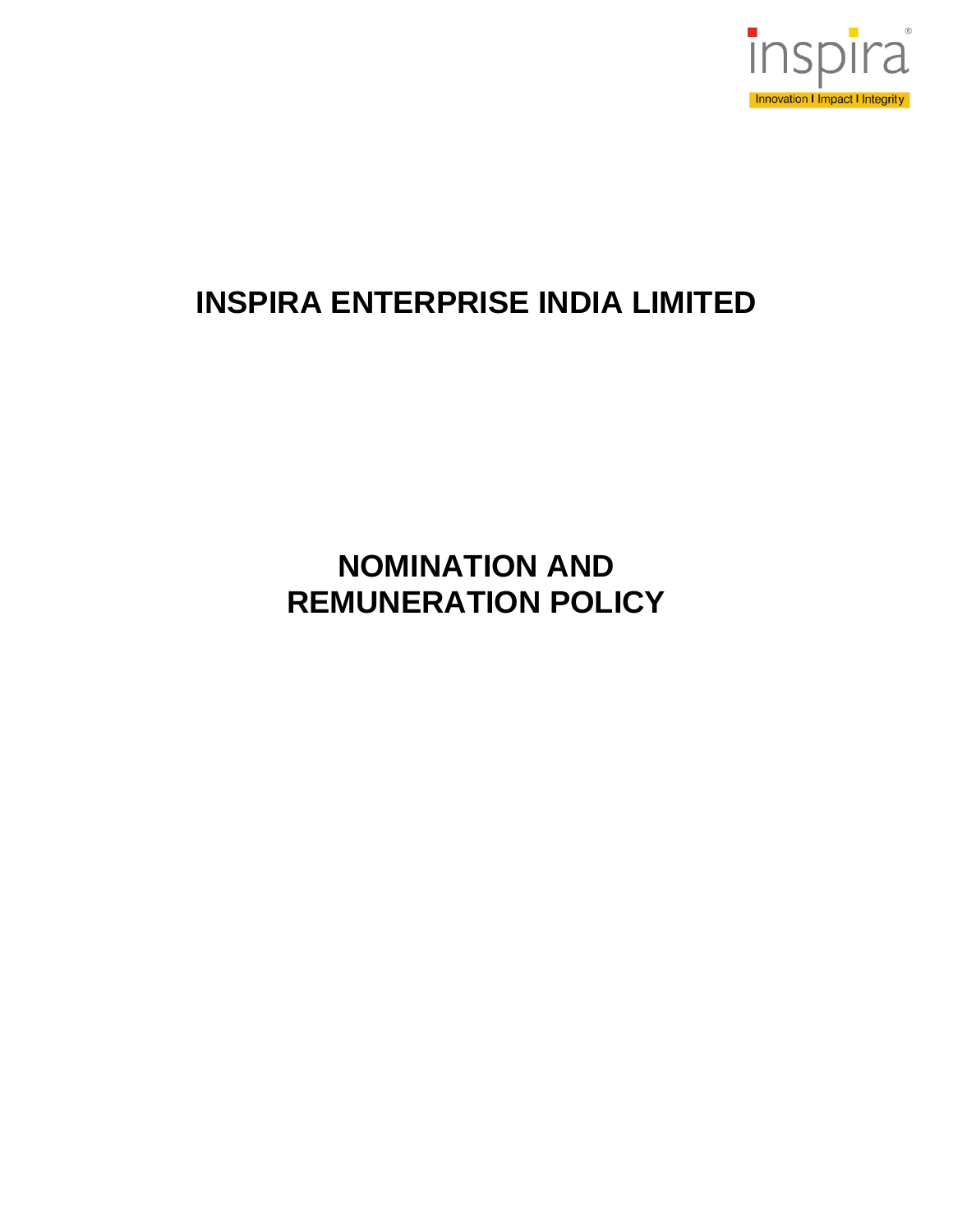#### **NOMINATION AND REMUNERATION POLICY**

#### **1. Introduction**

- 1.1 This policy on the nomination and remuneration of Directors, Key Managerial Personnel and Senior Management Personnel has been formulated by the Nomination and Remuneration Committee and approved by the Board of Directors ("**Policy**").
- 1.2 This Policy is guided by the principles and objectives as enumerated in Section 178 (3) of the Companies Act, 2013 and the rules made thereunder, each as amended (the "**Act**") and Regulation 19 read with Part D of Schedule II of the Securities and Exchange Board of India (Listing Obligations and Disclosure Requirements) Regulations, 2015, as amended ("**SEBI Listing Regulations**"), to ensure reasonableness and sufficiency of remuneration to attract, retain and motivate competent resources, a clear relationship of remuneration to performance and a balance between rewarding short and long-term performance of the Company. The Board has constituted a nomination and remuneration committee (the "**NR Committee**") which is following the requirements of the Companies Act, 2013

## **2. Objectives of the NR Committee**

- 2.1 The NR Committee shall:
- A. Formulate the criteria for determining qualifications, positive attributes and independence of a director and recommend to the Board a policy relating to the remuneration of Directors, Key Managerial Personnel and other employees.
- B. Formulate the criteria for evaluation of performance of Independent Directors and the Board of Directors.
- C. Identify persons who are qualified to become Directors and persons who may be appointed in Key Managerial and Senior Management positions in accordance with the criteria laid down in this policy.
- D. Recommend to the Board, appointment and removal of Director, KMP and Senior Management Personnel.
- E. Devise a policy on diversity of Board of Directors; and
- F. Whether to extend or continue the term of appointment of the Independent Director, on the basis of the report of performance evaluation of Independent Directors.
- G. To ensure that level and composition of remuneration is reasonable and sufficient to attract, retain and motivate directors of the quality required to run the Company successfully.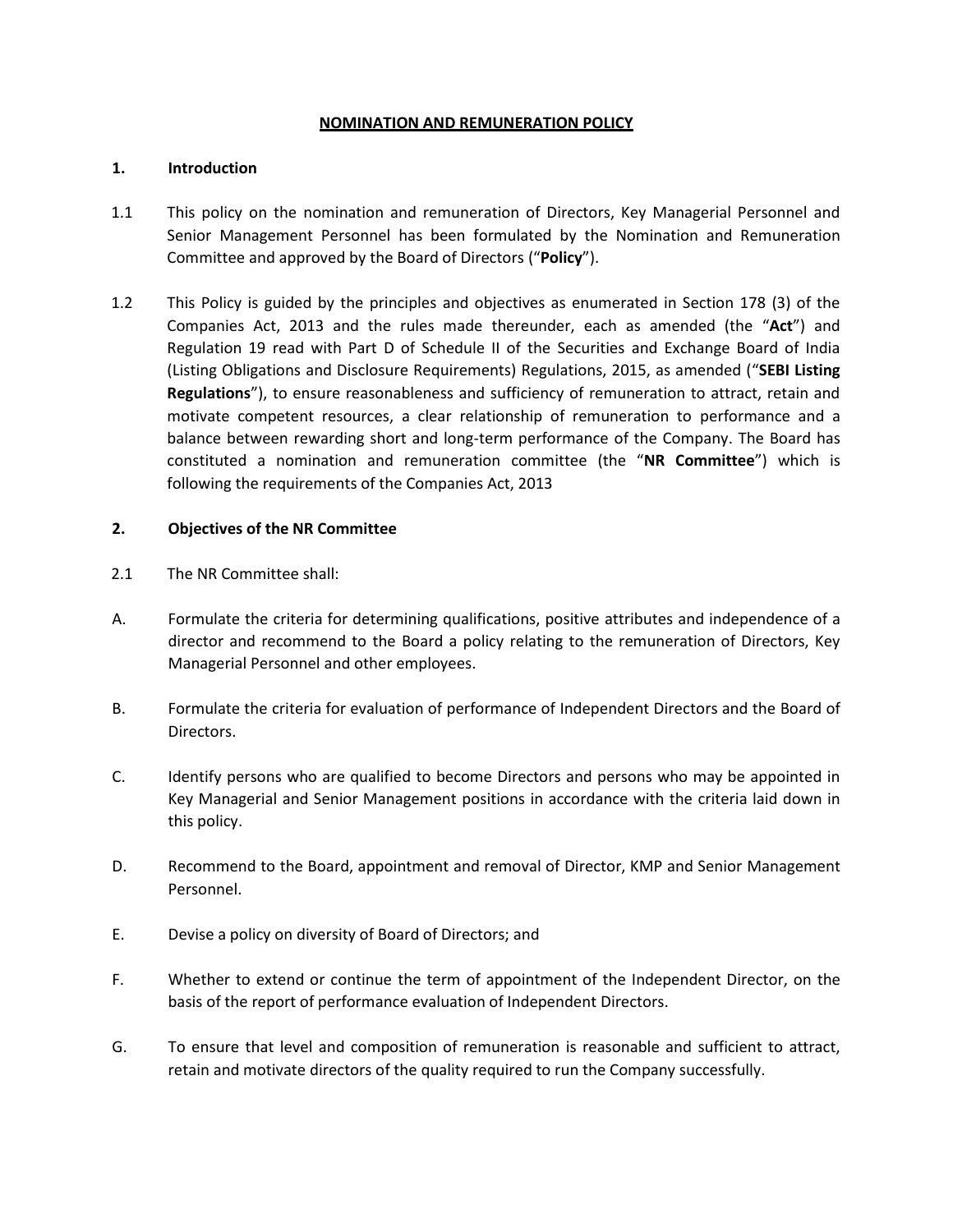- H. Relationship of remuneration to performance is clear and meets appropriate performance benchmarks.
- I. Consideration and approval of employee stock option schemes and to administer and supervise the same
- J. Decision on matters such as quantum of and milestones for grant, eligibility of employees who shall be entitled to grant of options, vesting period and conditions thereof, termination policies etc
- K. Developing a succession plan for Board and senior management and develop a diverse pool of candidates who may be considered to fill the gap in Board positions or senior management in case of any eventuality and regularly reviewing the plan.

#### **3. Effective Date:**

- 3.1 The following policy has been formulated by the NR Committee and adopted by the Board of Directors at its meeting held on October 25, 2021.
- 3.2 This policy shall be operational with immediate effect.

## **4. Definitions:**

- 4.1 **"Board**" **or** "**Board of Directors**"**: -** Board or Board of Directors means the board of directors of the Company.
- 4.2 "**Director**": Director means Director of the Company appointed in accordance with the Companies Act, 2013.
- 4.3 **"NR Committee**": NR Committee means Nomination and Remuneration Committee of the Company as constituted or reconstituted by the Board, from time to time.
- 4.4 **"Company**"**: -** Company means Inspira Enterprise India Limited.
- 4.5 **"Independent Director**"**: -** shall have the meaning as defined under the Companies Act, 2013 read with relevant rules made thereunder and SEBI (Listing Obligations and Disclosure Requirements) Regulations, 2015 ("Listing Regulations"); as amended from time to time.
- 4.6 **"Key Managerial Personnel**"**: -** Key Managerial Personnel or KMP means-
	- (i) the Executive Chairman;
	- (ii) the Managing Director
	- (iii) the Joint Managing Director
	- (iv) the Whole-Time Director
	- (v) Executive Director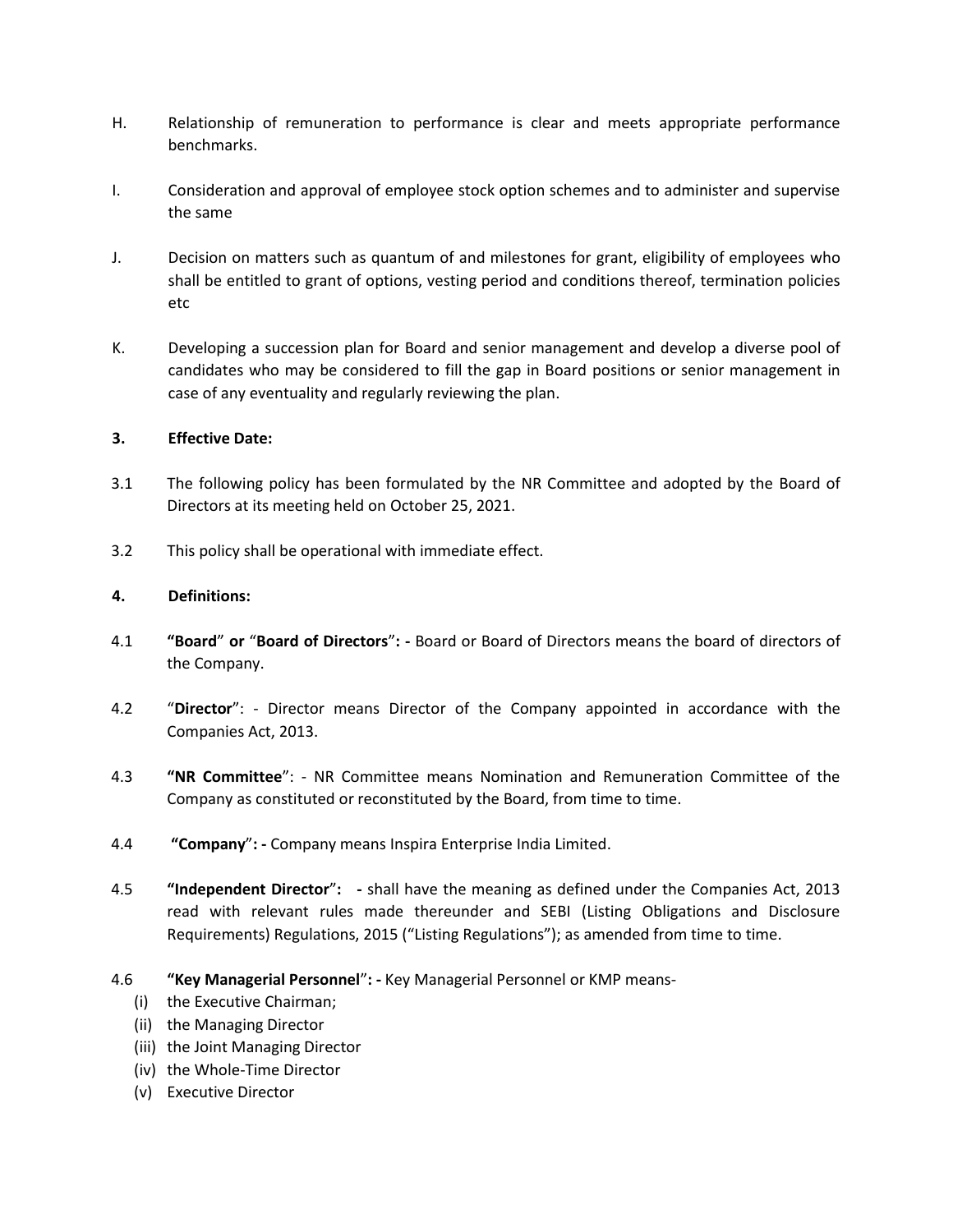- (vi) the Chief Executive Officer
- (vii) the Chief Financial Officer
- (viii) the Company Secretary; and
- (ix) Such other officer as may be prescribed under the applicable statutory provisions / regulations.
- 4.7 **"Senior Management Personnel**"**: -** Senior Management' Personnel includes personnel of the Company who are members of its core management team excluding Board of Directors comprising and normally this shall comprise all members of management one level below chief executive officer/managing director/whole time director/manager (including chief executive officer/manager, in case they are not part of the board) and shall specifically include company secretary and chief financial officer. Unless the context otherwise requires, words and expressions used in this policy and not defined herein but defined in the Companies Act, 2013 as may be amended from time to time shall have the meaning respectively assigned to them therein.

#### **5. Applicability**

- 5.1 The Policy is applicable to:
- A. Directors (Executive and Non-Executive);
- B. Key Managerial Personnel; and
- C. Senior Management Personnel

#### **6. Accountability**

- 6.1 The Board is ultimately responsible for the appointment, re-appointment and removal of Directors, KMP and Senior Management Personnel.
- 6.2 The Board has delegated responsibility for assessing and recommending the candidates for the role of Directors, Key Managerial Personnel and laying down the criteria for selection of the Senior Management Personnel to NRC which makes recommendations to the Board.

#### **7. General Appointment Criteria:**

- 7.1 The NR Committee shall consider the ethical standards of integrity and probity, qualification, expertise and experience of the person for appointment as Director, KMP or at Senior Management level and accordingly recommend to the Board his / her appointment.
- 7.2 The Company should ensure that the person so appointed as Director/ Independent Director/ KMP/ Senior Management Personnel shall not be disqualified under the Companies Act, 2013, rules made thereunder, or any other enactment for the time being in force.
- 7.3 The Director/ Independent Director/ KMP/ Senior Management Personnel shall be appointed as per the procedure laid down under the provisions of the Companies Act, 2013, rules made there under, and any other enactment for the time being in force which is applicable to the Company.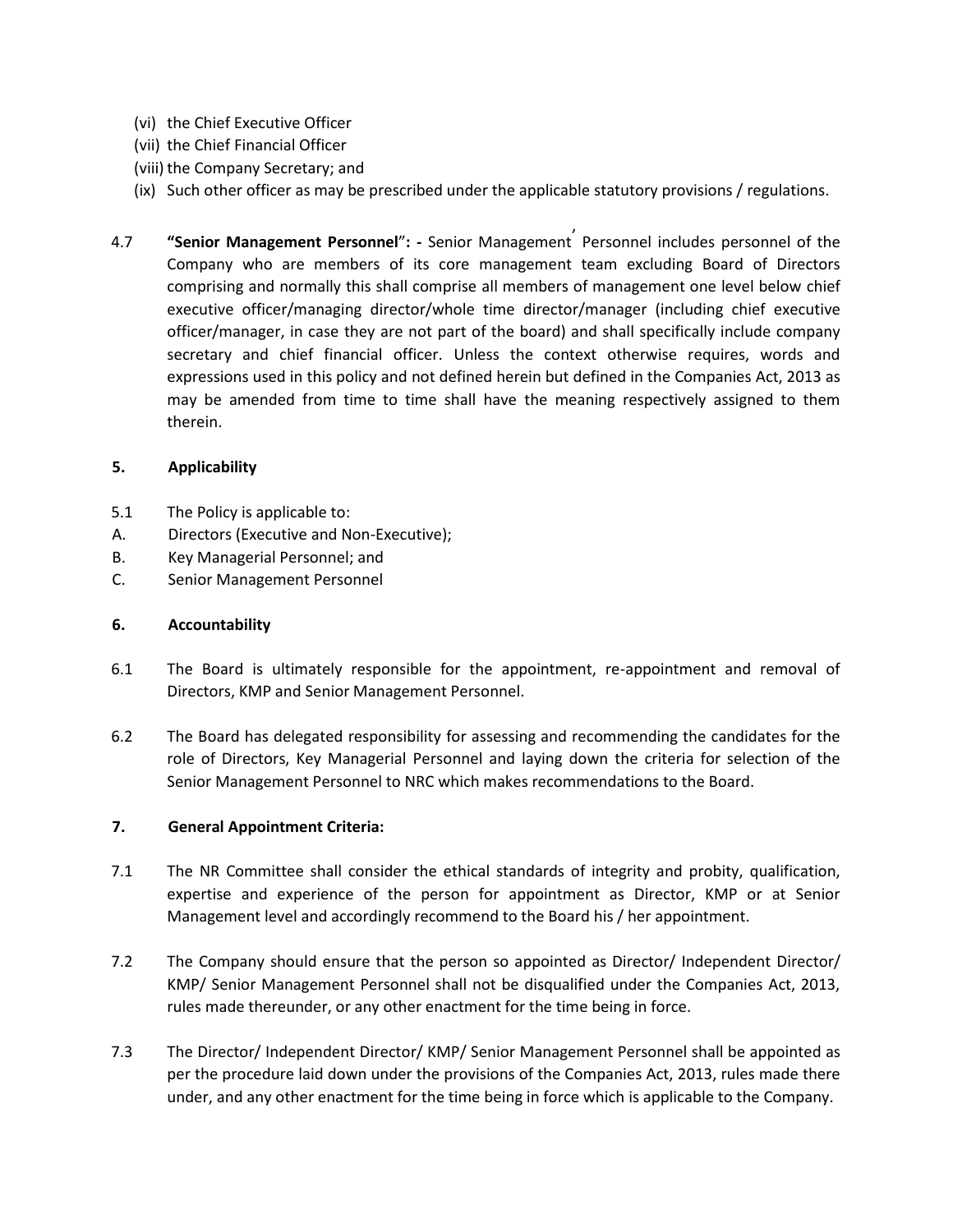#### **8. Additional Criteria for Appointment of Independent Directors:**

- 8.1 The NR Committee shall consider qualifications for Independent Directors as mentioned in herein earlier under the head 'Definitions' and also their appointment shall be governed as per the provisions of Section 149 and section 150 of the Companies Act, 2013 read with relevant rules thereon (as amended from time to time).
- 8.2 \*For every appointment of an independent director, the NR Committee shall evaluate the balance of skills, knowledge and experience on the Board and on the basis of such evaluation, prepare a description of the role and capabilities required of an independent director. The person recommended to the Board for appointment as an independent director shall have the capabilities identified in such description. For the purpose of identifying suitable candidates, the Committee may:

a. use the services of an external agencies, if required;

b. consider candidates from a wide range of backgrounds, having due regard to diversity; and c. consider the time commitments of the candidates.

\*w.e.f. 01.01.2022

## **9. Term / Tenure:**

#### 9.1 **Executive Chairman/ Managing Director**

A. The Company shall appoint or re-appoint any person as its Executive Chairman or Managing Director for a term not exceeding five years at a time or as may be prescribed under the Act. No re-appointment shall be made earlier than one year before the expiry of term.

#### 9.2 **Independent Director**

- A. An Independent Director shall hold office for a term up to five consecutive years on the Board of the Company and will be eligible for re-appointment on passing of a special resolution by the Company and disclosure of such appointment in the Board's report.
- B. No Independent Director shall hold office for more than two consecutive terms, but such Independent Director shall be eligible for appointment after expiry of three years of ceasing to become an Independent Director. Provided that an Independent Director shall not, during the said period of three years, be appointed in or be associated with the Company in any other capacity, either directly or indirectly.
- C. At the time of appointment of Independent Director, it should be ensured that number of Boards on which such Independent Director serves is restricted to seven listed companies as an Independent Director and three listed companies as an Independent Director in case such person is serving as Managing Director of a listed company or such other number as may be prescribed under the Act.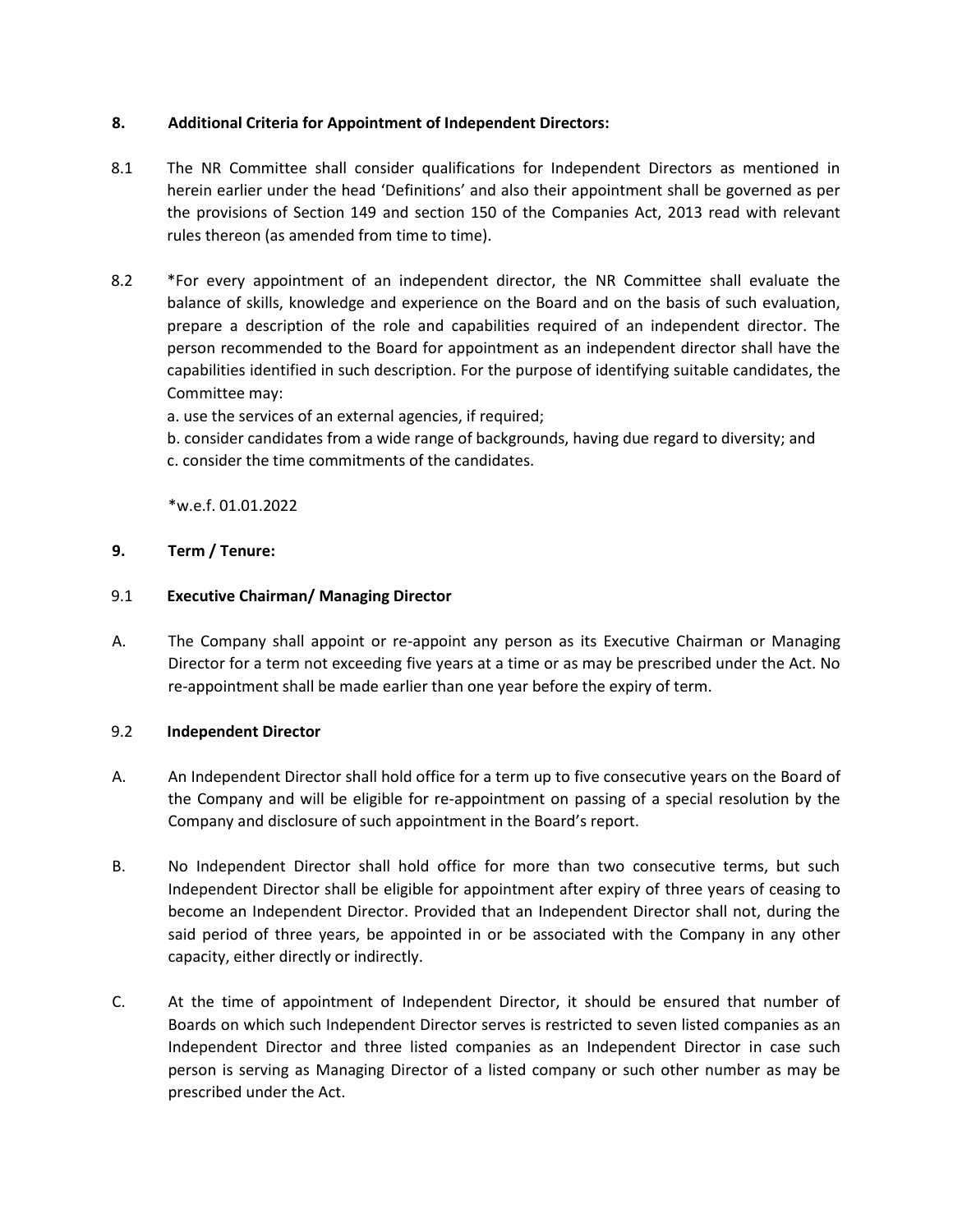#### **10. Removal**

10.1 Due to reasons for any disqualification mentioned in the Companies Act, 2013, rules made there under or under any other applicable Act, rules and regulations or any other reasonable ground, the NR Committee may recommend to the Board for removal of a Director, KMP or Senior Management Personnel, not being a director appointed by the Tribunal subject to the provisions and compliance of the said Act, rules and regulations and after giving him a reasonable opportunity of being heard

# **11. Criteria for Evaluation of Independent Director and the Board**

- 11.1 The process for evaluation of Independent Directors and the Board will be initiated each year by the Chairman of the NRC or any other person as authorized by the NRC and shall be evaluated on the basis of the following criteria i.e. whether they:
- A. act objectively and constructively while exercising their duties;
- B. exercise their responsibilities in a bona fide manner in the interest of the Company;
- C. devote sufficient time and attention to their professional obligations for informed and balanced decision making;
- D. do not abuse their position to the detriment of the Company or its shareholders or for the purpose of gaining direct or indirect personal advantage or advantage for any associated person;
- E. refrain from any action that would lead to loss of his independence
- F. inform the Board immediately when they lose their independence,
- G. assist the Company in implementing the best corporate governance practices,
- H. strive to attend all meetings of the Board of Directors and the Committees;
- I. participate constructively and actively in the committees of the Board in which they are members;
- J. strive to attend the Board, Committee and general meetings of the Company;
- K. keep themselves well informed about the Company and the external environment in which it operates;
- L. do not to unfairly obstruct the functioning of an otherwise proper Board or committee of the Board;
- M. moderate and arbitrate in the interest of the Company as a whole, in situations of conflict between management and shareholder's interest; and
- N. abide by Company's memorandum and articles of association, Company's policies and procedures including code of conduct, insider trading guidelines etc.

## **12. Board diversity:**

12.1 The Board of Directors may have the combination of Directors from the different areas / fields like Technical, Management, Quality Assurance, Finance, Banking, Sales and Marketing, Supply chain, Research and Development, Human Resources etc. or as may be considered appropriate.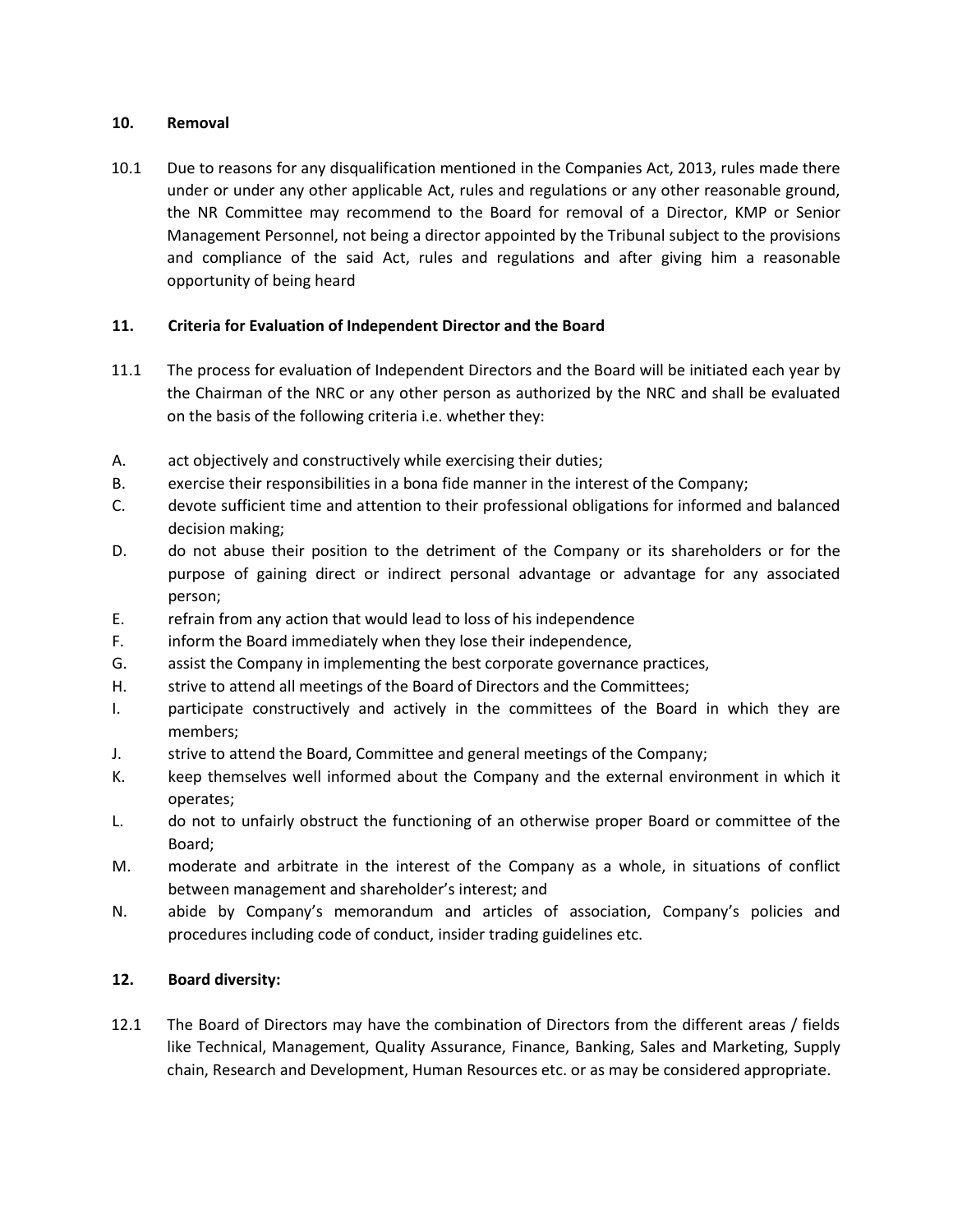#### **13. Remuneration:**

- 13.1 The NR Committee will recommend the remuneration to be paid to the Executive Chairman, Managing Director and KMP to the Board for their approval.
- 13.2 The level and composition of remuneration so determined by the NR Committee shall be reasonable and sufficient to attract, retain and motivate directors, Key Managerial Personnel and Senior Management Personnel of the quality required to run the Company successfully. The relationship of remuneration to performance should be made clear and should meet appropriate performance benchmarks. The remuneration should also involve a balance between fixed and incentive pay reflecting short and long-term performance objectives appropriate to the working of the company and its goals
- 13.3 The Nomination and Remuneration Committee while approving the remuneration shall consider:
- i. Financial position of the company
- ii. Long-term value creation
- iii. Reward achievement of results on the basis of prudent practice, responsibility and risk taking abilities.
- iv. Industry practice and benchmarks,
- v. Appointee's qualification, experience, past performance, past remuneration, etc.
- vi. Be in a position to bring about objectivity in determining the remuneration package while striking a balance between the interest of the company and the shareholders

## A. **Executive Chairman / Managing Director/Whole Time Directors)**

- 1. The compensation paid to the executive directors (including Executive Chairman) will be within the scale approved by the shareholders. The elements of the total compensation, approved by the NR Committee will be within the overall limits specified under the Companies Act, 2013.
- 2. Besides the above criteria, the remuneration/ compensation/ commission etc to be paid to Executive Chairman /Managing Director etc shall be governed as per provisions of the Companies Act, 2013 and rules made there under or any other enactment for the time being in force.
- 3. The remuneration payable by the Company to the executive directors shall be subject to the conditions specified in the Act and the SEBI Listing Regulations including in terms of monetary limits, approval requirements and disclosure requirements.
- 4. If any Chairman/ Managing Director/ Whole-time Directors draws or receives, directly or indirectly by way of remuneration any such sums in excess of the limits prescribed under the Companies Act/ SEBI Listing Regulations or without the necessary approvals, where required, he / she shall refund such sums to the Company and until such sum is refunded, hold it in trust for the Company. The Company shall not waive recovery of such sum refundable to it unless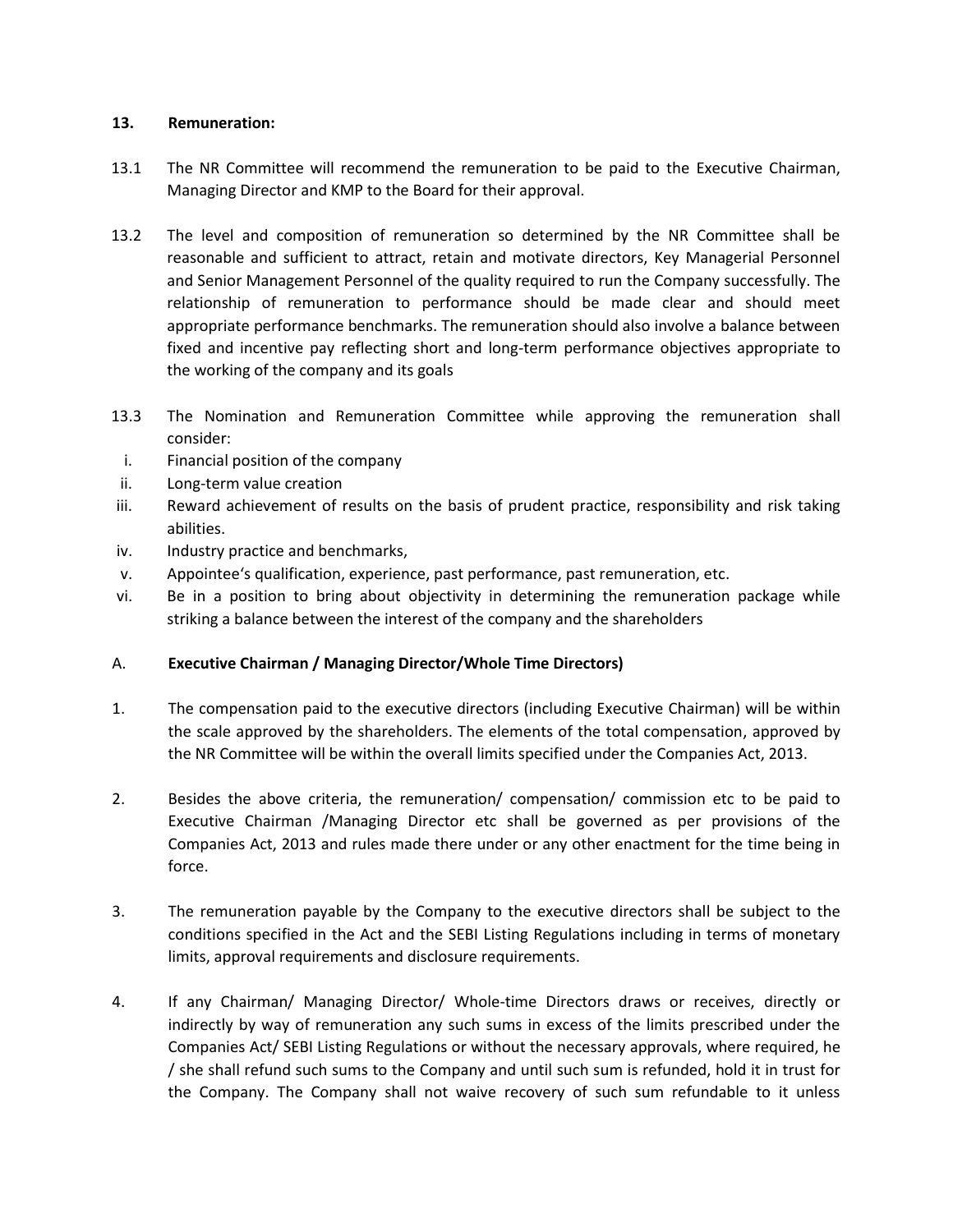necessary approvals are obtained under the Act/SEBI Listing Regulations

#### B. **Non-executive Directors**

- 1. The Non- Executive Director may receive sitting fees for attending meetings of Board or NR Committee thereof. The remuneration/ commission/ compensation to the Non-Executive Directors will be determined by the NR Committee and recommended to the Board for its approval.
- 2. The remuneration payable by the Company to Non-Executive Directors shall be subject to the conditions specified in the Act and the SEBI Listing Regulations including in terms of monetary limits, approval requirements and disclosure requirements.
- 3. An independent director shall not be entitled to any stock option and may receive remuneration by way of fee for attending meetings of the Board or Committee thereof or for any other purpose as may be decided by the Board and profit related commission as may be approved by the members.
- 4. As per SEBI Listing regulations, the approval of shareholders by special resolution shall be obtained every year, in which the annual remuneration payable to a single non-executive director exceeds fifty per cent of the total annual remuneration payable to all non-executive directors, giving details of the remuneration thereof.

## C. **KMPs / Senior Management Personnel etc.**

- 1. The Remuneration to be paid to KMPs/ Senior Management Personnel shall be based on the experience, leadership abilities, initiative taking abilities and knowledge base, qualification and expertise of the related personnel and governed by the limits, if any prescribed under the Companies Act, 2013 and rules made there under or any other enactment for the time being in force.
- 2. The remuneration in whatever form, payable to senior management will be recommended to board by the Committee
- 3. A managerial person shall be eligible for the following perquisites which shall not be included in the computation of the ceiling on remuneration:
	- a. contribution to Provident Fund
	- b. Superannuation or annuity fund
	- c. Gratuity
	- d. leave encashment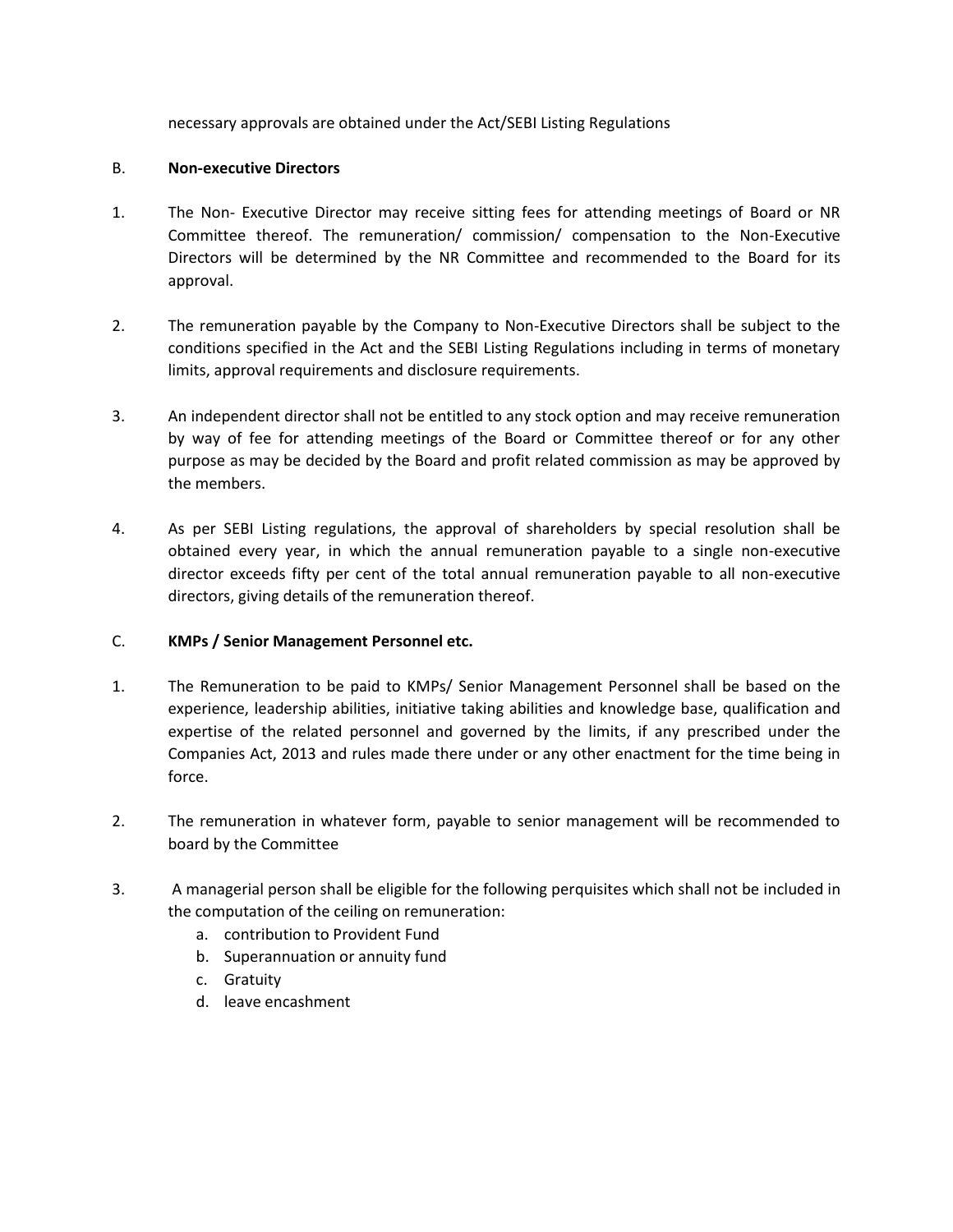#### D. **Directors' and Officers' Insurance**

1. Where any insurance is taken by the Company on behalf of its Directors, KMPs/ Senior Management Personnel etc. for indemnifying them against any liability, the premium paid on such insurance shall not be treated as part of the remuneration payable to any such personnel unless otherwise specifically provided under the Act.

#### **14. Chairperson**

- 14.1 Chairperson of the NR Committee shall be an Independent Director.
- 14.2 Chairperson of the Company may be appointed as a member of the NR Committee but shall not be a Chairperson of the NR Committee.
- 14.3 In the absence of the Chairperson, the members of the NR Committee present at the meeting shall choose one amongst them to act as Chairperson.
- 14.4 Chairperson of the NR Committee meeting could be present at the annual general meeting of the Company or may nominate some other member to answer the shareholders' queries.

#### **15. Members**

15.1 The Nomination and Remuneration Committee shall consist of at least three (3) Non-Executive Directors and at least \*two-third shall of the directors being Independent Directors. The chairman of the committee shall be an Independent Director. \*w.e.f. 01.01.2022

#### **16. Meetings**

16.1 The meeting of the NR Committee shall be held at least once in a year and the quorum for a meeting of the NR Committee shall be either two members or one-third of the members of the Committee, whichever is greater, including at least one independent director in attendance.

#### **17. NR Committee Members Interest**

- 17.1 A member of the NR Committee is not entitled to participate in the discussions when his/her own remuneration is discussed at a meeting or when his/her performance is being evaluated.
- 17.2 The NR Committee may invite such executives, as it considers appropriate, to be present at the meetings of the NR Committee.